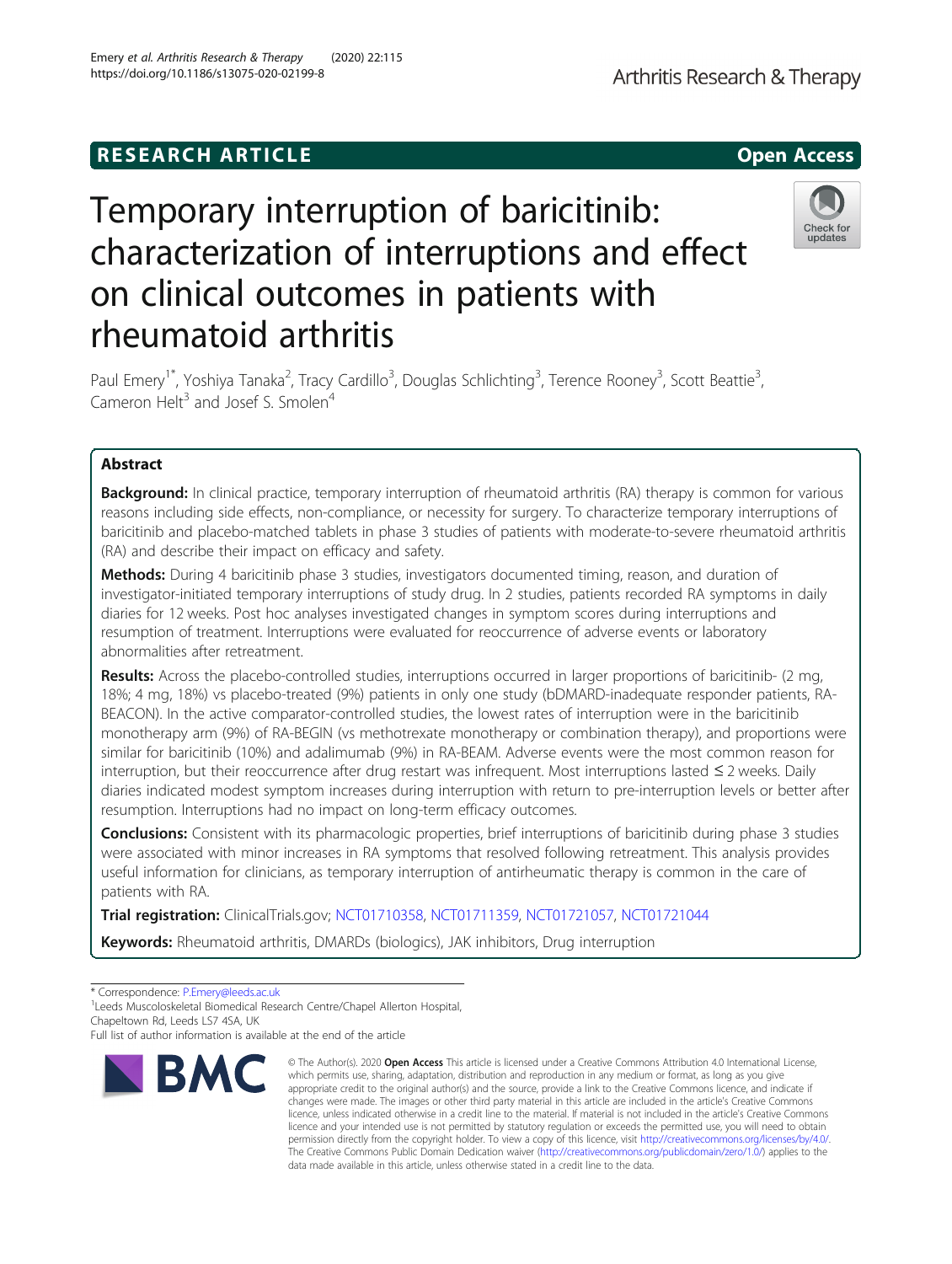# Background

Temporary interruption of rheumatoid arthritis (RA) therapy is common in clinical practice for various reasons including side effects, non-compliance, or necessity for surgery. Short half-life and low immunogenicity may therefore be useful attributes for disease-modifying antirheumatic drugs (DMARDs). Few studies examine what happens when DMARDs are temporarily interrupted and then restarted despite concerns of symptoms worsening or immunogenicity increasing after the stoppage. If disease activity deteriorates, there is also the question of whether it will improve once the drug is started again.

Baricitinib is an oral, selective inhibitor of Janus kinase (JAK)1 and JAK2, which belong to a family of protein tyrosine kinases that mediate signal transduction for a variety of cytokines involved in inflammatory conditions, including RA [\[1](#page-9-0), [2\]](#page-9-0). As a small molecule with a short half-life (approximately 12 h in RA patients) [\[3](#page-9-0)], baricitinib may offer advantages over injectable biologic therapies with respect to ease and speed of withdrawal and reinitiation.

Baricitinib improved signs and symptoms of RA in 4 phase 3, placebo- and active-controlled studies in patients with active RA who were naïve to conventional synthetic disease-modifying antirheumatic drugs (csDMARDs) (RA-BEGIN) [\[4](#page-9-0)] or had an inadequate response to previous treatment with methotrexate (MTX) (RA-BEAM) [[5](#page-9-0)], csDMARDs (RA-BUILD) [\[6\]](#page-9-0), or biologic DMARDs (RA-BEACON) [[7\]](#page-9-0). The objectives of this analysis were to characterize temporary interruptions of baricitinib (and the placebo tablets in the active comparator arms) during these studies and examine the impact of interruptions and drug retreatment on efficacy and safety outcomes.

# Methods

# Study design and patients

Data were included from 4 phase 3 randomized clinical studies. The study design and patient inclusion/exclusion criteria for each study have been described previously [[4](#page-9-0)– [7\]](#page-9-0). Briefly, 684 patients in RA-BUILD (NCT01721057) and 527 patients in RA-BEACON (NCT01721044) with active RA were randomized 1:1:1 to receive placebo or 2 or 4-mg baricitinib once daily (QD); 1305 patients in RA-BEAM (NCT01710358) were randomized 3:3:2 to receive placebo QD or 4-mg baricitinib QD or a subcutaneous injection of adalimumab every 2 weeks; and 588 patients in RA-BEGIN (NCT01711359) were randomized 4:3:4 to receive oral MTX every week (QW) or 4-mg baricitinib QD or 4-mg baricitinib QD plus MTX QW. Beginning at week 16 (week 24 in RA-BEGIN) in each of the studies, nonresponders, defined as patients with a lack of improvement of at least 20% in both tender joint count and swollen joint count compared to baseline, received rescue treatment as outlined in Additional file [1](#page-8-0): Table S1. All patients completing these 4 phase 3 studies were eligible to enter the long-term extension study, RA-BEYOND.

Patients who were not receiving glucocorticoids prior to randomization were not permitted to initiate glucocorticoid therapy during the study, including intramuscular or intra-articular glucocorticoids. After rescue, new glucocorticoids or increases in doses of ongoing concomitant glucocorticoids were permitted. Topical, intranasal, intra-ocular, and inhaled glucocorticoids were permitted.

The primary endpoint in the studies was the American College of Rheumatology 20% (ACR20) response rate at week 12 (week 24 in RA-BEGIN). In RA-BEAM and RA-BUILD (the two studies in which patients had an inadequate response to csDMARDs), patients recorded daily symptoms in an electronic diary from the first day of treatment through week 12, referred to as diary patientreported outcomes (PROs). Diary entries included duration of morning joint stiffness (MJS) and numeric rating scales (NRS) for MJS severity, worst tiredness, and worst joint pain. Scores for the NRS ranged from 0 to 10, with 10 being the worst level  $[8]$  $[8]$ . Additional details regarding the study designs can be found in Additional file [1:](#page-8-0) Table S1.

Each study was conducted in accordance with the principles of the Declaration of Helsinki and Good Clinical Practice Guidelines and approved by each center's institutional review board or ethics committee. All patients provided written informed consent. The studies were designed by the sponsors, Eli Lilly and Company and Incyte Corporation, with input from an academic advisory board in which non-Lilly authors of this manuscript participated. All authors participated in the preparation and review of this manuscript and approved the final version.

# Characteristics of interruptions

During each study, temporary interruptions of study drug initiated by the investigators were required to be documented in an electronic case report form, providing the time of the last dose, the reason for the interruption, and the duration of the interruption. On the form, investigators could choose one of 4 reasons for the interruption: "adverse event (AE)," "abnormal laboratory values," "suspected pregnancy," or "investigator decision." If investigators selected "AE" as the reason for the interruption, they were immediately prompted to link a specific AE to the interruption in the electronic case report form. Investigators might have listed an abnormal laboratory value as an "AE," rather than selecting the separate option of "abnormal laboratory value" as the reason for the interruption. In these instances, we reviewed the abnormal laboratory values individually to gain a more complete understanding of laboratory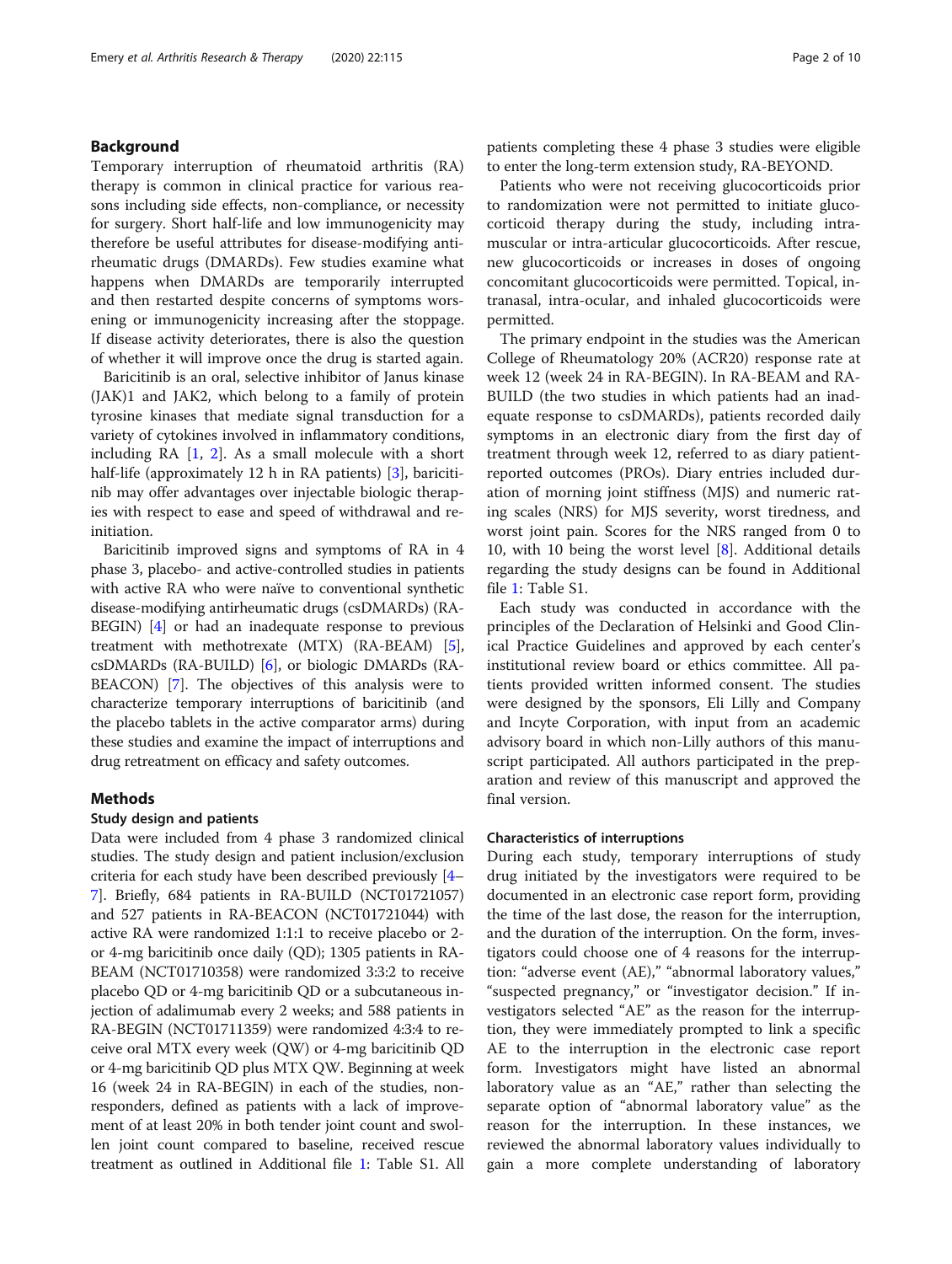abnormalities that led to interruptions. If "abnormal laboratory value" was selected as the reason for interruption, a query was sent to the investigator for specific information regarding the type of laboratory test and abnormal finding.

Temporary interruption was defined as a temporary withholding of study drug that was followed by the resumption of study drug at a later time point. Interruptions were based on the daily tablet baricitinib study drug, including non-baricitinib groups, which represented interruptions of the matching placebo for baricitinib. In some instances, the study drug was interrupted with the intent of restarting, but instead led to a permanent discontinuation of treatment, which will be referred to as "initiated interruptions." Patients who had their daily tablet of baricitinib or matching baricitinib placebo temporarily interrupted were compared across their originally assigned treatment groups for trends in the frequency, duration, and reason for baricitinib interruptions within each study. For interruptions among all baricitinib-treated patients, including those who were originally randomized to placebo or active-control, but were rescued or switched to baricitinib during the studies, we provide a detailed summary of the reasons for the interruptions.

# Impact of interruptions on efficacy

Post hoc analyses to assess the impact of interruptions on efficacy outcomes in the short- and long-term were conducted in patients who were csDMARD-inadequate responders (IR) and MTX-IR using pooled data of patients randomized to placebo and baricitinib in RA-BEAM and RA-BUILD. First, the effect on longer-term efficacy outcomes was assessed by the percentage of patients with ACR20 and ACR50 response and with Disease Activity Score using 28 joints based on C-reactive protein  $(DAS28-CRP) \leq 3.2$  at week 24. Responses were compared between patients with and without interruptions of any duration during the first 24 weeks or up to rescue.

Second, although standard RA assessments of efficacy response and disease activity measures, with their associated acute phase reactants, were collected only at scheduled visits approximately every 4 weeks, the effect on short-term efficacy outcomes was assessed through the symptoms recorded by daily diary during the first 12 weeks of RA-BEAM and RA-BUILD. These diary scores were examined at time landmarks in patients who were randomized at least 7 days prior to interruption, had an interruption that lasted at least 3 days, and were then retreated with study drug. Symptoms were evaluated at the following milestones:

1. Study drug initiation (average of values obtained within the first 3 days following randomization)

- 2. Pre-interruption (average of up to 3 most recent values obtained in the 7 days prior to interruption)
- 3. Last scores during the interruption (average of 3 most recent values during the last 7 days of the interruption)
- 4. Post-interruption (average of last 3 available values obtained following interruption and prior to any subsequent interruption or week 12 study visit).

These 4-point profiles were compared between patients treated with and interrupting baricitinib (2 mg and 4 mg doses combined) and patients treated with and interrupting matching placebo.

To further explore the short-term loss of response and increase of symptoms during interruptions, an additional analysis was conducted of the 4 daily diary measures for the first temporary interruption per patient during the first 12 weeks when these measures were collected. For each measure, patients were classified into 1 of the following categories:

- 1. Patients who reported no worsening (possibly even improvement) of symptoms during the interruption.
- 2. Patients who reported only minimal worsening of symptoms during the interruption, defined as an increase of  $<$  3 units of the NRS or  $\leq$  30 min of MIS duration. An increase of < 3 units in the NRS was chosen as representative of a change within severity category based on prior use of 3- to 4-point spans between severity categories of mild (0–3), moderate  $(4-6)$ , and severe  $(7-10)$  for MJS [[9\]](#page-9-0). An increase of 30 min of MJS duration was chosen as representative of a change within severity category based on prior use of 30-min spans between severity categories of mild (1–30 min), moderate (31–60 min), and severe  $(> 60 \text{ min})$  [\[10\]](#page-9-0).
- 3. Patients who temporarily reported greater than minimal worsening of symptoms during the interruption, defined as an increase of 3+ units of the NRS or 31+ minutes of MJS duration, but whose last reported symptom scores during the interruption were improvements, not worsening, or minimal worsening.
- 4. Patients who reported greater than minimal worsening of symptoms during the interruption that did not resolve prior to resumption of treatment. For patients in this last category, the time for their symptoms to increase beyond minimal worsening was categorized as occurring during the first week, during the second week, or beyond the second week of the interruption. For MJS duration, these timings were considered for the first increase of symptoms by  $\geq 61$  min.

Because the numbers of patients for each of these efficacy assessments varied depending on efficacy and daily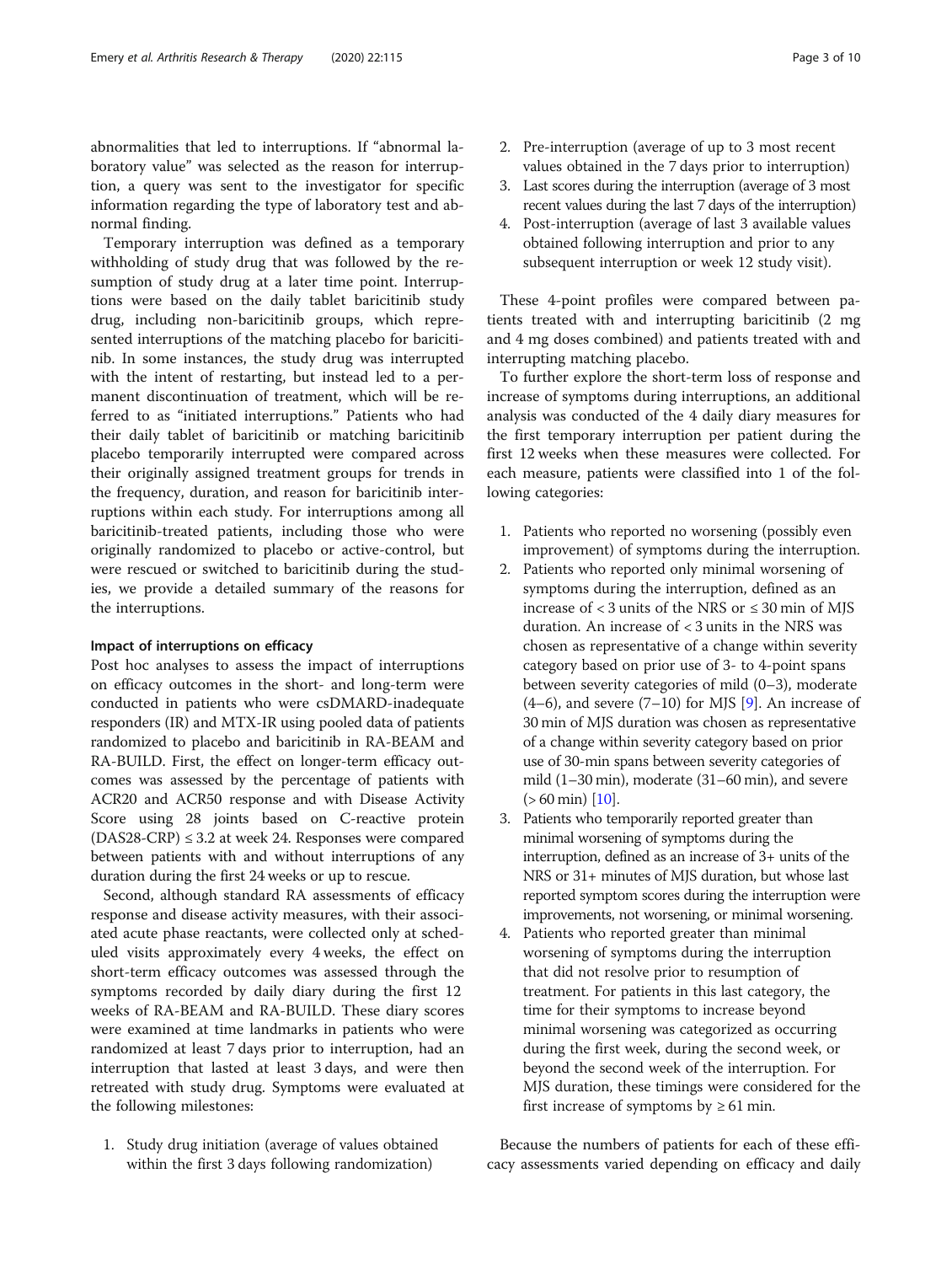diary data available, the flow chart in Additional file [2](#page-8-0): Table S2 outlines and explains the sample sizes for each assessment.

# Impact of interruptions on safety

Patient-level data were assessed to provide details on AEs and specific laboratory values that led to temporary interruptions. Reoccurrences of AEs and laboratory findings that led to a subsequent interruption after study drug was resumed were assessed via examination of patient-level data. For reoccurrence of AEs, matching preferred terms using the Medical Dictionary for Regulatory Activities (MedDRA) with a date subsequent to the date of drug resumption were identified in the database. For abnormal laboratory findings, a manual review of investigator-specified laboratory values was conducted to determine if abnormalities with these same analytes reoccurred once baricitinib was resumed. For a reoccurrence of the abnormal laboratory value to be considered, it had to be at least as high (or low) as the value that led to the initial interruption.

To assess whether initial tolerability effects persisted upon reinitiation of baricitinib, AEs reported during the first 4 weeks of treatment with baricitinib, from pooled data across all 4 studies, were compared to AEs reported in the 4 weeks after resuming baricitinib following a temporary interruption for the purpose of exploring whether the frequency and nature of the AEs were similar.

# Statistical analyses

Descriptive statistics are presented for the overall summary of interruptions, including reasons for and duration of interruptions and for efficacy and safety effects related to interruptions. No formal hypothesis tests were conducted to compare randomized treatment groups in terms of the number or nature of interruptions nor to compare specified groups with respect to the exploratory post hoc short-term and long-term efficacy analyses.

# Results

# Characteristics of interruptions

Temporary interruptions of baricitinib or matching placebo occurred in 8.5 to 18.1% of patients across treatment groups through week 24 and in up to 22.3% through week 52 (Table [1](#page-4-0)). During the 4 studies, there were 640 initiated interruptions of baricitinib or matching placebo across all treatment groups; in 84% of these cases ( $n = 536$ , range of 76–92%), the patient was able to restart study drug, thus defining these as temporary interruptions (Table [1\)](#page-4-0). For patients on baricitinib during the placebo-controlled period of the studies (or the MTX-controlled period in RA-BEGIN), there were 343 initiated interruptions with 290 (85%) leading to

reinitiation of baricitinib. In 2 of the 3 placebocontrolled studies (RA-BEAM and RA-BUILD), similar proportions of patients treated with placebo (11.1% and 12.7% in RA-BEAM and RA-BUILD, respectively) and 4 mg baricitinib (10.3% and 15.0%, in RA-BEAM and RA-BUILD, respectively) had interruptions, while the proportion of patients treated with 2-mg baricitinib (9.2%) in RA-BUILD with an interruption was slightly lower than the other two treatment groups. In RA-BEACON, there was a higher proportion of patients with interruptions with 4-mg baricitinib (18.1%) and 2-mg baricitinib (17.8%) than with placebo  $(8.5%)$  (Table [1\)](#page-4-0). In the MTX active comparator-controlled study (RA-BEGIN), the proportion of patients with interruptions of baricitinib or matching placebo was lowest in the 4-mg baricitinib treatment group (Table [1\)](#page-4-0). The time from the first dose of study treatment to interruption was longer in RA-BEGIN than in the other studies. In RA-BEAM, the duration of interruptions of baricitinib and placebo-matched tablets was shorter for the baricitinib treatment group compared to the adalimumab treatment group (Table [1](#page-4-0), Fig. [1](#page-5-0)), although no inferential testing was performed.

The most common reason selected in the electronic case report forms by the investigators for temporary interruption was AE (Table [1](#page-4-0)), and the interruptions generally lasted 2 weeks or less (Fig. [1](#page-5-0)). Overall, a small proportion of interruptions (10.1%) where the reason chosen was AE were further reported by the investigator with an AE term related to an abnormal laboratory value and were thus not included in the overall count of the reason "abnormal laboratory result" but were counted in the reason "adverse event" (Table [1](#page-4-0)). There were no interruptions due to suspected pregnancies and few due to investigator decision. In all baricitinib-treated patients at any time including subsequent rescue, the most common AE leading to the interruption was infection and most of these were respiratory infections (Table [2](#page-6-0)) that were non-serious, and mild or moderate in severity.

# Impact of interruptions on efficacy Signs and symptoms

Patients who were csDMARD-IR (in RA-BEAM and RA-BUILD) and experienced interruptions had similar overall treatment responses as patients who never interrupted, as measured by ACR20, ACR50, and DAS[2](#page-7-0)8-CRP  $\leq$  3.2 at week 24 (Fig. 2). In these same studies in baricitinib-treated patients, daily diary measures of severity of MJS, worst joint pain, and worst tiredness showed modest increases during interruption (Fig. [3](#page-7-0)). There was no increase in duration of MJS. A similar pattern was observed in patients treated with placebo except for worst tiredness, which did not change during the interruption. Importantly, after resumption of study drug, responses measured with the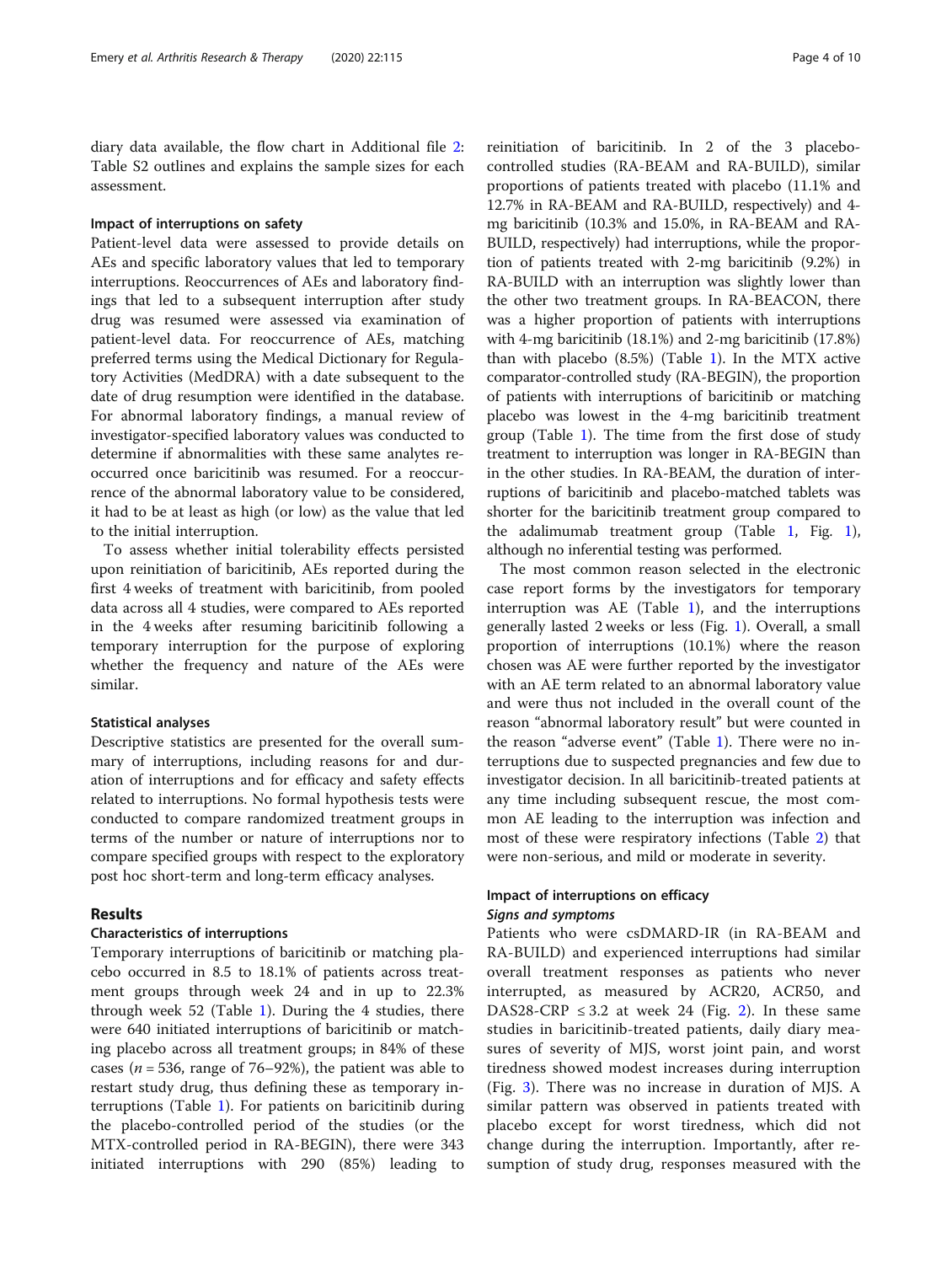<span id="page-4-0"></span>

|                                                                                                                                                                                                                                                                                                                                                                                                                                                                                                                   | RA-BEGIN (0-52 weeks) <sup>a</sup> |                                    |                                | RA-BEAM <sup>a</sup>      |                                               |                    |                                        |                    |                           | RA-BUILD (0-24 weeks) <sup>a</sup>      |                                        |                           | RA-BEACON (0-24 weeks) <sup>a</sup>     |                             |
|-------------------------------------------------------------------------------------------------------------------------------------------------------------------------------------------------------------------------------------------------------------------------------------------------------------------------------------------------------------------------------------------------------------------------------------------------------------------------------------------------------------------|------------------------------------|------------------------------------|--------------------------------|---------------------------|-----------------------------------------------|--------------------|----------------------------------------|--------------------|---------------------------|-----------------------------------------|----------------------------------------|---------------------------|-----------------------------------------|-----------------------------|
|                                                                                                                                                                                                                                                                                                                                                                                                                                                                                                                   |                                    |                                    |                                | 0-24 weeks                |                                               |                    | 0-52 weeks <sup>b</sup>                |                    |                           |                                         |                                        |                           |                                         |                             |
|                                                                                                                                                                                                                                                                                                                                                                                                                                                                                                                   | $N = 210$<br>MTX                   | $(N = 159)$<br>4 mg<br><b>BARI</b> | TX+BARI<br>$= 215$<br>4mg<br>≤ | $(N = 488)$<br><b>DBO</b> | $(N = 487)$<br>4 <sub>mg</sub><br><b>BARI</b> | $(N = 330)$<br>ADA | $(N = 487)$<br>4 <sub>mg</sub><br>BARI | $(N = 330)$<br>ADA | $(N = 228)$<br><b>PBO</b> | $(N = 229)$<br>$2 \, \text{mg}$<br>BARI | $(N = 227)$<br>4 <sub>mg</sub><br>BARI | $(N = 176)$<br><b>DBO</b> | $(N = 174)$<br>$2 \, \text{mg}$<br>BARI | $(N = 177)$<br>4 mg<br>BARI |
| Initiated interruptions (n)                                                                                                                                                                                                                                                                                                                                                                                                                                                                                       | 46                                 | $\overline{2}1$                    | ওঁ                             | 80                        | 8                                             | 96                 | 119                                    | 58                 | 38                        | 33                                      | $\frac{8}{4}$                          | 25                        | 54                                      | 52                          |
| Study drug ever restarted                                                                                                                                                                                                                                                                                                                                                                                                                                                                                         | 42 (91.3)                          | 18 (85.7)                          | 60 (90.9)                      | 67 (83.8)                 | 62 (89.9)                                     | 30 (83.3)          | 106 (89.1)                             | 47 (81.0)          | 33 (86.8)                 | 25 (75.8)                               | 41 (85.4)                              | 21 (84.0)                 | 47 (87.0)                               | 48 (92.3)                   |
| Restarted during LTE                                                                                                                                                                                                                                                                                                                                                                                                                                                                                              | $\circ$                            |                                    | $\circ$                        | $\circ$                   | $\circ$                                       | $\circ$            |                                        |                    |                           |                                         |                                        | $\sim$                    | 4                                       | 4                           |
| Total temporary interruptions<br>(n) during study <sup>c</sup>                                                                                                                                                                                                                                                                                                                                                                                                                                                    | 42                                 | $\geq$                             | ଢ଼                             | 67                        | 3                                             | $\approx$          | 103                                    | 46                 | 32                        | 24                                      | $\overline{40}$                        | $\frac{8}{10}$            | 43                                      | 4                           |
| Patients with 2 1 interruption,<br>n (%)                                                                                                                                                                                                                                                                                                                                                                                                                                                                          | 31 (14.8)                          | 15 (9.4)                           | (22.3)<br>48                   | 54 (11.1)                 | 50 (10.3)                                     | 28 (8.5)           | 75 (15.4)                              | 40 (12.1)          | 29 (12.7)                 | 21 (9.2)                                | 34 (15.0)                              | 15 (8.5)                  | 31 (17.8)                               | 32(18.1)                    |
| interrupted patient, mean (SD)<br>Number of interruptions per                                                                                                                                                                                                                                                                                                                                                                                                                                                     | 1.4(0.6)                           | 1.1(0.4)                           | 3(0.4)                         | 1.2(0.5)                  | 1.2(0.4)                                      | 1.1(0.3)           | 1.4(0.6)                               | 1.2(0.4)           | 1.1(0.4)                  | 1.1(0.4)                                | 1.2(0.4)                               | 1.2(0.6)                  | 1.4(0.6)                                | 1.4(0.7)                    |
| interruption, mean (SD), days<br>Time from first dose to first                                                                                                                                                                                                                                                                                                                                                                                                                                                    |                                    | 120.7 (100.9) 134.4 (113.5)        | 146.6 (97.9)                   | 68.9 (43.0)               | 70.6 (48.6)                                   | 73.2 (49.4)        | 126.9 (93.4)                           | 112.3 (74.0)       | 53.1 (40.1)               | 41.0 (39.3)                             | 53.6 (37.7)                            | 64.4 (39.1)               | 63.1 (46.1)                             | 59.2 (43.1)                 |
| interruptions, mean (SD), days<br>Duration of individual                                                                                                                                                                                                                                                                                                                                                                                                                                                          | 16.3 (16.7)                        | 15.0 (14.9)                        | .5(16.3)                       | 11.7(13.2)                | 11.4(9.4)                                     | 19.4 (24.6)        | 15.1 (15.7)                            | 23.1 (29.1)        | 11.6 (10.2)               | 12.3 (12.6)                             | 10.7(9.8)                              | 16.8 (10.0)               | 12.9 (19.2)                             | 12.6(9.5)                   |
| Reason for interruptions, n (%)                                                                                                                                                                                                                                                                                                                                                                                                                                                                                   |                                    |                                    |                                |                           |                                               |                    |                                        |                    |                           |                                         |                                        |                           |                                         |                             |
| Adverse event                                                                                                                                                                                                                                                                                                                                                                                                                                                                                                     | 36 (85.7)                          | 14(82.4)                           | (88.3)<br>$\infty$<br>5        | 53 (79.1)                 | 57 (91.9)                                     | 28 (93.3)          | 95 (92.2)                              | 43 (93.5)          | 26 (81.3)                 | 19 (79.2)                               | 32 (80.0)                              | 15(83.3)                  | 36 (83.7)                               | 38 (86.4)                   |
| AE reported as an abnormal<br>lab result <sup>d</sup>                                                                                                                                                                                                                                                                                                                                                                                                                                                             | 9(25.0)                            | $\circ$                            | (17.0)<br>G                    | 6(11.3)                   | 9(15.8)                                       | 7 (25.0)           |                                        |                    | 2(7.7)                    | 1(5.3)                                  | $\circ$                                | 1(6.7)                    | 1(2.8)                                  | 1(2.6)                      |
| Abnormal laboratory result                                                                                                                                                                                                                                                                                                                                                                                                                                                                                        | 6(14.3)                            | 3(17.6)                            | (10.0)<br>$\circ$              | 11 (16.4)                 | 3(4.8)                                        | $\circ$            | 6(5.8)                                 | $\circ$            | 4(12.5)                   | 5 (20.8)                                | 6(15.0)                                | 2(11.1)                   | 4(9.3)                                  | 4(9.1)                      |
| Investigator decision                                                                                                                                                                                                                                                                                                                                                                                                                                                                                             | $\circ$                            | $\circ$                            | $(1.7)$                        | 3(4.5)                    | 2(3.2)                                        | 2(6.7)             | 2(1.9)                                 | 3(6.5)             | 2(6.3)                    | $\circ$                                 | 2(5.0)                                 | 1(5.6)                    | 3 (7.0)                                 | 1(2.3)                      |
| Interruptions were based on daily tablet baricitinib study drug, including in non-baricitinib groups, which represent interruptions of the matching placebo for baricitinib. Temporary interruption is<br>defined as a temporary withholding of study drug that is followed by resumption of study drug during the study<br>Mo 0-52 week data for patients randomized to PBO because they were switched to baricitinib after week 24<br><sup>a</sup> Data up to rescue (all studies) or switch from PBO (RA-BEAM) |                                    |                                    |                                |                           |                                               |                    |                                        |                    |                           |                                         |                                        |                           |                                         |                             |
| Interruption did not lead to permanent discontinuation and was therefore, by definition, considered a temporary interruption                                                                                                                                                                                                                                                                                                                                                                                      |                                    |                                    |                                |                           |                                               |                    |                                        |                    |                           |                                         |                                        |                           |                                         |                             |
| ADA adalimumab, AE adverse events, BARI baricitinib, LTE long-term extension, MTX methotrexate, PBO placebo, SD standard deviation<br><sup>d</sup> Percent is calculated with the number of adverse events as the denominator                                                                                                                                                                                                                                                                                     |                                    |                                    |                                |                           |                                               |                    |                                        |                    |                           |                                         |                                        |                           |                                         |                             |

Table 1 Summary of interruptions and temporary interruptions during baricitinib phase 3 studies in RA Table 1 Summary of interruptions and temporary interruptions during baricitinib phase 3 studies in RA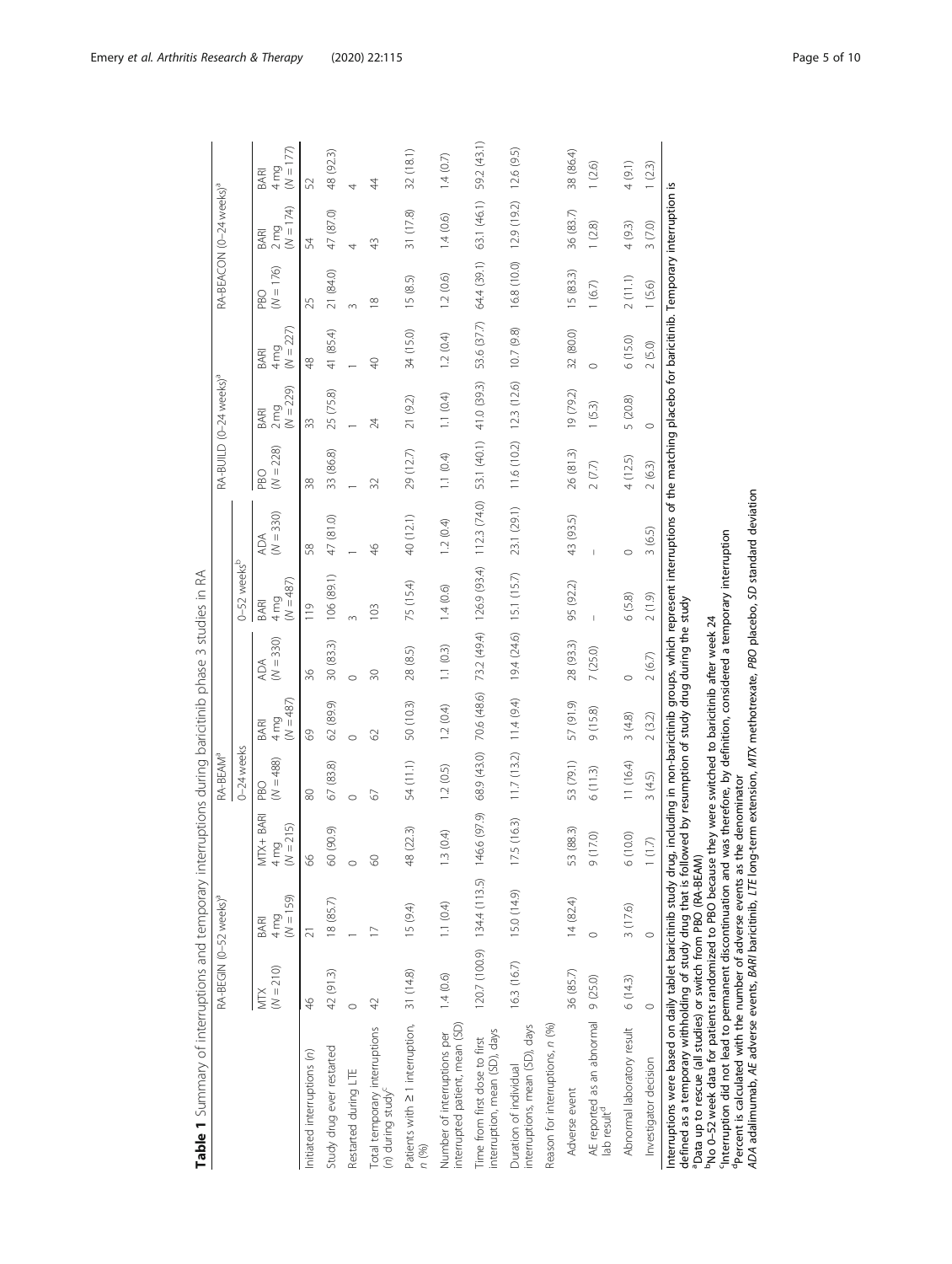<span id="page-5-0"></span>

daily diary returned to pre-interruption levels or better (Fig. [3\)](#page-7-0). Patients with interruptions who were randomized to baricitinib (having an actual change to their treatment) had similar profiles of changes during and following interruption as patients randomized to placebo (having no actual change to their treatment).

# Time to loss of disease control/increase in symptoms

Based on the response categories for the increase of symptoms during the interruption, 38 to 46% of patients reported no increases in their PRO symptoms from the daily diaries in RA-BEAM and RA-BUILD (Additional file [2:](#page-8-0) Table S2). The majority of baricitinibtreated patients (> 59% for MJS duration and 86 to 90% for MJS severity, worst tiredness, and worst joint pain) reported at most minimal changes (increase of  $\leq 30$  min for MJS duration, increase of  $\leq 2$  units for other PROs) in their daily PRO symptoms during the interruption. Approximately 6 to 9% of baricitinib-treated patients (except for 25% of patients for MJS duration) reported transitory larger increases in their symptoms  $(≥ 31 min$ for MJS duration,  $\geq 3$  units for other PROs) that became at most minimal increases at the time of last observation. For MJS severity and worst pain and tiredness, few baricitinib-treated patients (3 to 9%) reported more than minimal increases ( $\geq$  3 units) in their symptoms that remained increased at the last observation during the

interruption; slightly more (16%) experienced an increase of > 60 min in MJS duration (Additional file [2](#page-8-0): Table S2). Among this last set of patients, such increases often occurred within the first week of the interruption. Based on these summaries, the most frequent greaterthan-minimal increase in symptoms during interruptions was an increase in duration of MJS, followed by an increase in the worst tiredness, with infrequent greaterthan-minimal increases in worst joint pain and severity of MJS. These increases in symptoms while interrupting baricitinib were similar among patients who interrupted placebo.

## Impact of interruptions on safety

# Temporary interruptions due to AEs and reoccurrence after resumption

Adverse events were reported as the reason for 361 temporary interruptions while patients were taking baricitinib (Table [2\)](#page-6-0). Of these interruptions, the same AE reoccurred in 32 cases (9%), after a mean of 58.4 days between reinitiation of study drug and the start of the reoccurring AE (range: 1 to 198 days). Twelve (38%) of these reoccurrences of AEs led to another temporary interruption in study drug and 4 (13%) led to permanent discontinuation. The most common reoccurring AEs were infections ( $n = 20, 6\%$ ).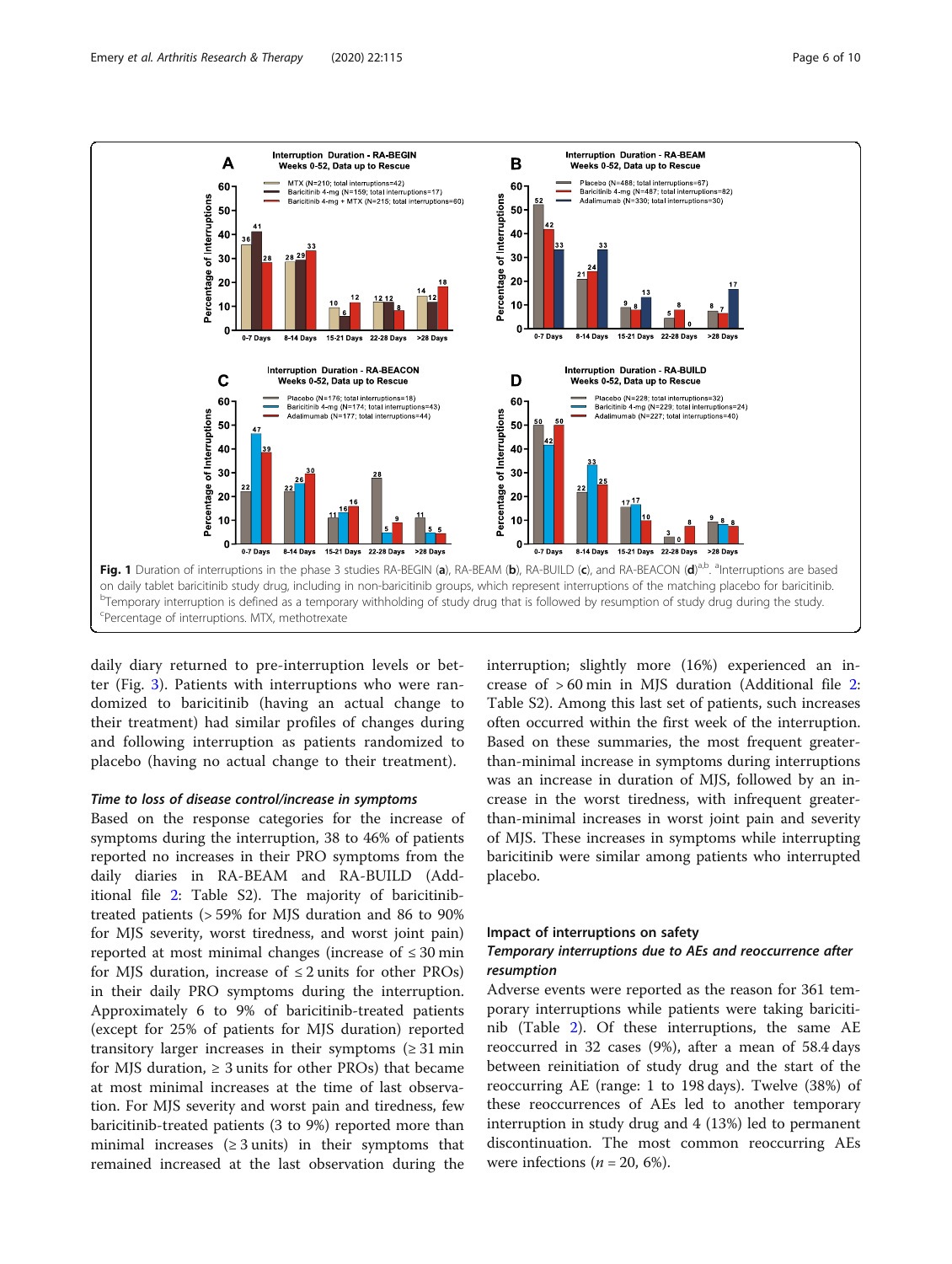|                                                | RA-BEGIN (weeks 0-52)                       | RA-BEAM (weeks 0-52)                        | RA-BUILD (weeks 0-24)                       | RA-BEACON (weeks 0-24)                      |
|------------------------------------------------|---------------------------------------------|---------------------------------------------|---------------------------------------------|---------------------------------------------|
|                                                | All baricitinib<br>exposures<br>$(N = 400)$ | All baricitinib<br>exposures<br>$(N = 972)$ | All baricitinib<br>exposures<br>$(N = 511)$ | All baricitinib<br>exposures<br>$(N = 407)$ |
| Total number of interruptions <sup>a</sup>     | 79                                          | 172                                         | 69                                          | 91                                          |
| Reason for dose interruption <sup>b</sup>      |                                             |                                             |                                             |                                             |
| Adverse event                                  | 69                                          | 159                                         | 55                                          | 78                                          |
| Infections (% total AEs)                       | 39 (56.5)                                   | 93 (58.5)                                   | 36 (65.5)                                   | 55 (70.5)                                   |
| Respiratory infections, n<br>(% of infections) | 26 (66.7)                                   | 60 (64.5)                                   | 18 (50.0)                                   | 38 (69.1)                                   |
| Investigations (% of total AEs) <sup>c</sup>   | 6(8.7)                                      | 3(1.9)                                      | 1(1.8)                                      | 1(1.3)                                      |
| Abnormal laboratory resultd                    | 9                                           | 8                                           | 12                                          | 8                                           |
| Hepatic                                        | 5                                           |                                             | 3                                           |                                             |
| eGFR/renal                                     |                                             |                                             | $\overline{2}$                              | 2                                           |
| Hemoglobin/hematocrit                          | 3                                           | 2                                           | $\Omega$                                    | $\Omega$                                    |
| Lymphocytes                                    | 0                                           | 2                                           |                                             | $\overline{2}$                              |
| Neutrophils                                    | 0                                           | 2                                           | 3                                           | 0                                           |
| Creatine phosphokinase                         | $\Omega$                                    | $\mathbf{0}$                                | $\overline{2}$                              | $\overline{2}$                              |
| Enrollment issue                               | 0                                           | $\mathbf{0}$                                |                                             |                                             |
| Eosinophils                                    |                                             | $\mathbf{0}$                                | $\Omega$                                    | $\Omega$                                    |
| Myelocytes                                     | 0                                           | 0                                           |                                             | $\Omega$                                    |
| Platelets                                      |                                             | 0                                           | $\Omega$                                    | 0                                           |

<span id="page-6-0"></span>

| Table 2 Detailed summary of reasons for interruptions of baricitinib in the phase 3 studies, with data from all patients receiving |  |  |
|------------------------------------------------------------------------------------------------------------------------------------|--|--|
| baricitinib at any time, including any subsequent rescue                                                                           |  |  |

Patients who received any baricitinib dose includes patients who switched from placebo, adalimumab, or methotrexate to baricitinib, in addition to patients randomized to any baricitinib dose. Thus, these groups will be larger than the individual baricitinib treatment groups from each study added together

<sup>a</sup>Temporary interruption is defined as a temporary withholding of study drug that is followed by resumption of study drug during the study; total count includes interruptions occurring while assigned to any dose of baricitinib, either by initial randomization or after rescue from other treatments

b<br>Beasons for interruption were examined for baricitinib-treated patients only, including patients randomized to placebo or active-control who were rescued or switched to baricitinib; Interruptions are based on daily tablet baricitinib study drug

<sup>c</sup>lnvestigations included clinical laboratory tests (including biopsies), radiologic tests, physical examination parameters, or physiologic tests (e.g., pulmonary function test); these included only investigation procedures and qualitative results and not conditions

<sup>d</sup>Reasons for an individual interruption could be associated with multiple abnormal laboratory results

AE, adverse event; eGFR, estimated glomerular filtration rate

# Temporary interruptions due to laboratory abnormalities and reoccurrence after resumption

Abnormal laboratory results were reported as the reason for 37 temporary interruptions while patients were taking baricitinib (Table 2). Of the patients reporting these interruptions, 4 had a reoccurrence of a laboratory abnormality that occurred 38, 40, 53, and 141 days after reinitiation of study drug. None of the 4 reoccurrences led to another temporary interruption or were associated with any AEs of interest. One patient had neutrophil count equal to  $0.56 \times 10^9$  cells/L, leading to permanent discontinuation from the study.

# **Tolerability**

In patients who experienced interruption of baricitinib during these studies, the most frequent AEs that occurred during the first 4 weeks on treatment included upper respiratory tract infection (URTI) (4.7% of patients who experienced an interruption), headache (4.1%), blood creatine phosphokinase (CPK) increased (3.1%), diarrhea (2.8%), nausea (2.5%), and bronchitis (2.5%) (Table [3\)](#page-8-0). The frequencies of these same AEs in the first 4 weeks after baricitinib reinitiation following interruption were 1.6% (URTI), 0.6% (headache), 0.3% (CPK increased), 0.3% (diarrhea), 0.6% (nausea), and 0.9% (bronchitis) (Table [3\)](#page-8-0). There were no specific AEs by MedDRA preferred term with a rate of occurrence after reinitiation that exceeded the rate during initial treatment by  $> 1\%$ .

# **Discussion**

Treatment of patients with rheumatoid arthritis requires long-term therapy that, at times, may need to be temporarily stopped. Despite this common clinical practice, there are little data about the efficacy response during treatment interruptions or safety outcomes. We attempted to characterize the rates of interruptions and the reasons patients temporarily discontinued study drug and to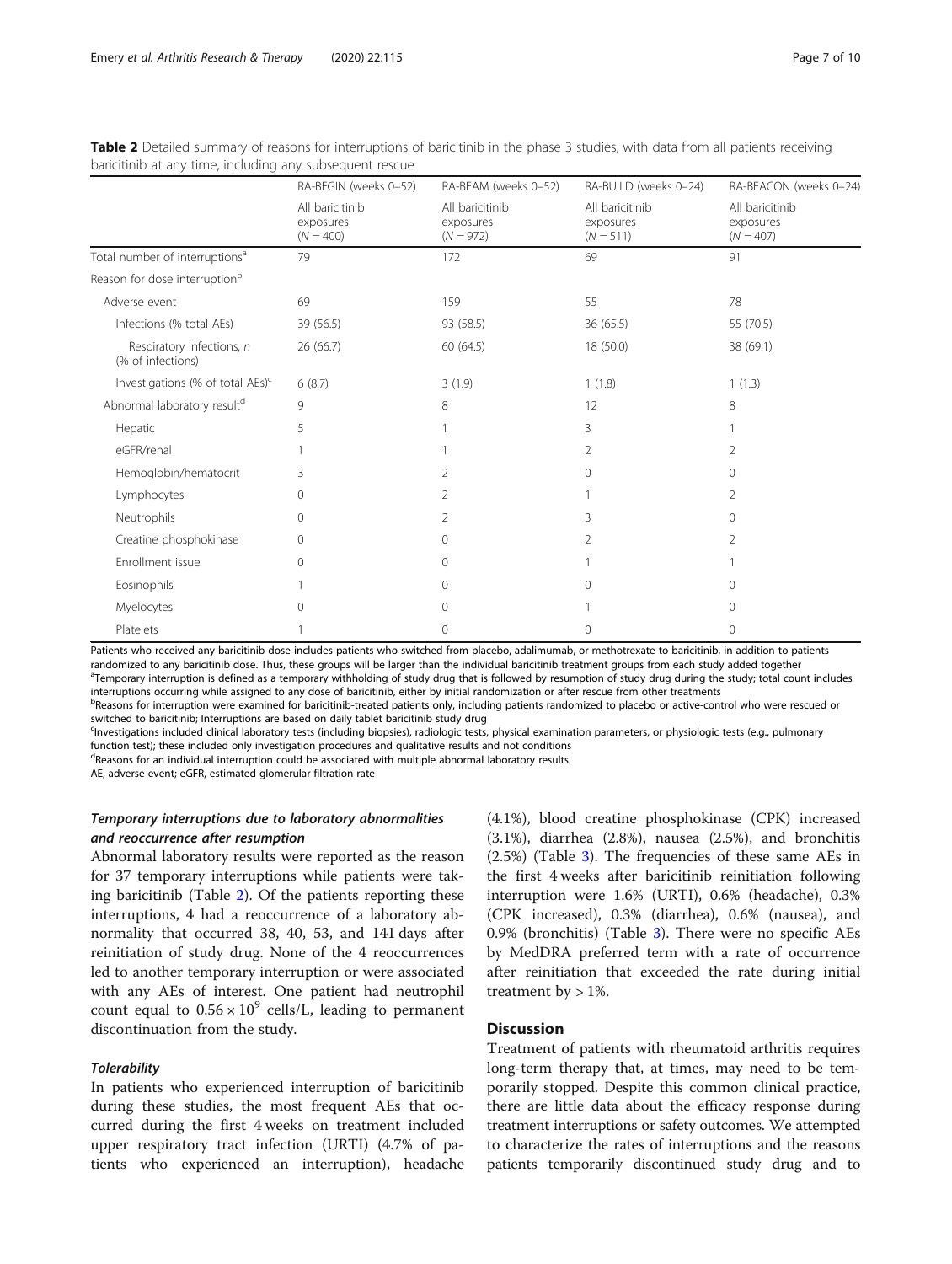<span id="page-7-0"></span>



Fig. 3 Time profile of daily diary scores among csDMARD/MTX-IR patients who were retreated following interruptions<sup>a</sup>. Data presented are combined from RA-BEAM and RA-BUILD for duration of morning joint stiffness (a) morning joint stiffness severity (b), worst joint pain (c), and worst tiredness (d); electronic diary data were gathered daily from week 0 to 12. <sup>a</sup>Excludes interruptions without at least 3 diary entries during interruption. <sup>b</sup>Average of values obtained within the first 3 days following randomization. <sup>c</sup>Average of up to 3 most recent values obtained in the 7 days prior to interruption. <sup>d</sup>Average of 3 most recent values in the last 7 days of the interruption. <sup>e</sup>Average of last 3 available values obtained following interruption and prior to any subsequent interruption or week 12 study visit. N, number of interruptions with complete time profile; NRS, numeric rating scale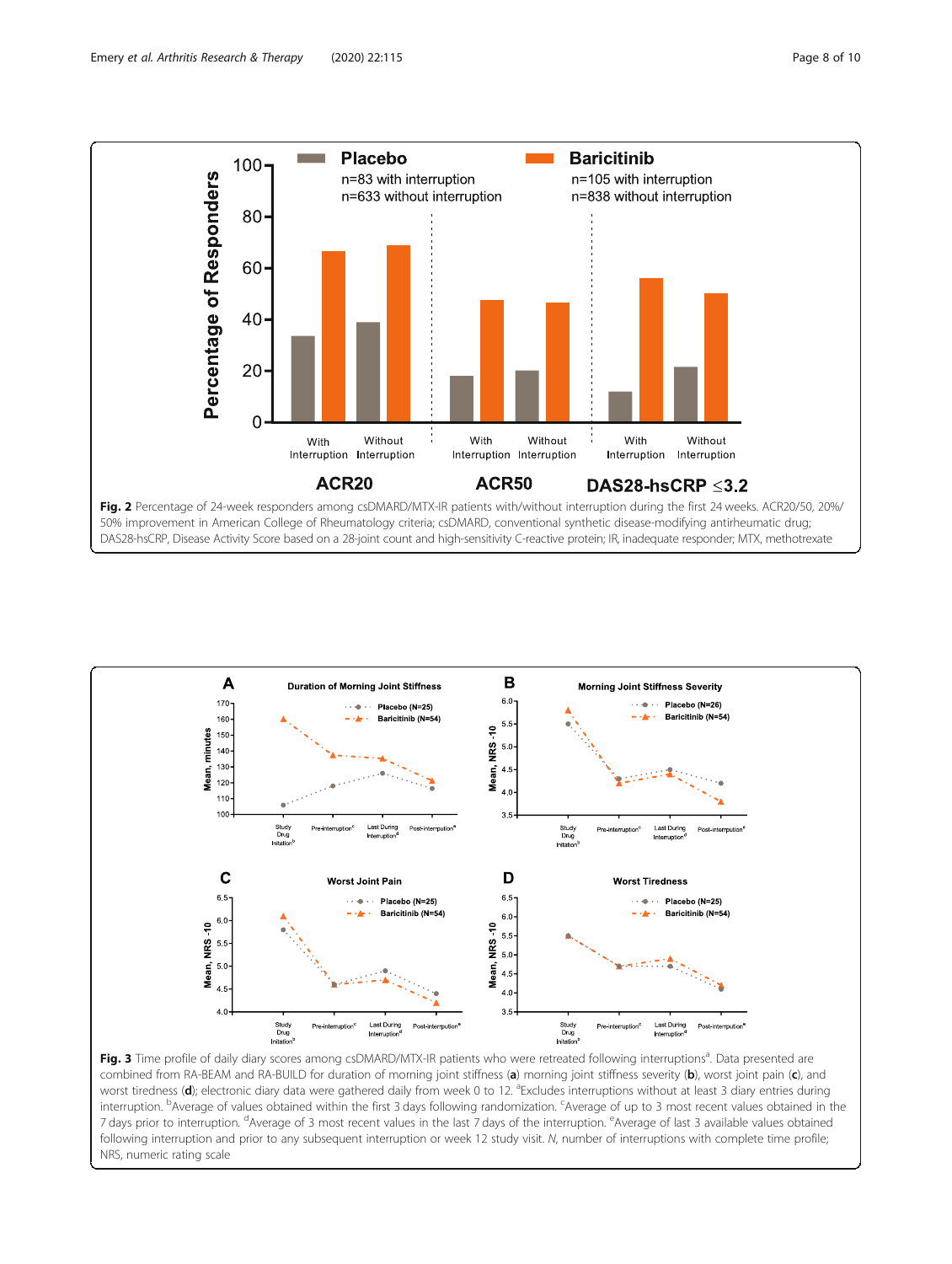<span id="page-8-0"></span>Table 3 Tolerability of baricitinib before and after temporary interruption based on adverse event terms reported by ≥ 2% of patients

| n(%)                                      | First 4 weeks after<br>initiating baricitinib<br>$(N = 318)$ | First 4 weeks after<br>restarting baricitinib<br>$(N = 318)$ |
|-------------------------------------------|--------------------------------------------------------------|--------------------------------------------------------------|
| Patients with $\geq$ 1 TFAF               | 160 (50.3)                                                   | 80 (25.2)                                                    |
| Upper respiratory tract<br>infection      | 15 (4.7)                                                     | 5(1.6)                                                       |
| Headache                                  | 13(4.1)                                                      | 2(0.6)                                                       |
| Blood creatine<br>phosphokinase increased | 10(3.1)                                                      | 1(0.3)                                                       |
| Diarrhea                                  | 9(2.8)                                                       | 1(0.3)                                                       |
| <b>Bronchitis</b>                         | 8(2.5)                                                       | 3(0.9)                                                       |
| Nausea                                    | 8(2.5)                                                       | 2(0.6)                                                       |
| Constipation                              | 7(2.2)                                                       | 0                                                            |
| Gastroenteritis                           | 7(2.2)                                                       | 0                                                            |
| Urinary tract infection                   | 7(2.2)                                                       | 1(0.3)                                                       |

TEAE treatment-emergent adverse event

examine the effect of those interruptions on efficacy and safety outcomes.

During the baricitinib phase 3 trials, interruptions were infrequent and generally of short duration  $(\leq 2)$ weeks). In RA-BEAM, the duration of the interruptions was shorter for baricitinib (11.4 to 15.1 days) versus adalimumab (19.4 to 23.1 days). While the interruptions being summarized in this analysis are those for the oral tablets (baricitinib and placebo), the longer duration of interruptions for adalimumab could be due to the fact that baricitinib is administered daily and orally while adalimumab is an injection administered every 2 weeks, and if the tablets were interrupted in conjunction with a reason related to adalimumab, assessment to resume study drug might have been evaluated at longer intervals. In most studies, the interruptions occurred within the first 2 months after the first dose of study drug. The exception was in RA-BEGIN, where patients were MTXnaïve upon study entry and the average time to the first interruption after study drug initiation was approximately 4 to 5 months.

Interruptions were associated with minor increases in select RA symptoms in both the placebo and baricitinib groups, which resolved following resumption of therapy. The similarity between the response to withdrawal of placebo and active drug and the similarity of the improvement after resumption of the respective therapies suggests a nocebo effect [\[11](#page-9-0)] which was, however, relatively slight. Of note, no significant loss of response was apparent during these interruptions presumably because of their short-term nature. Similar results were seen with tofacitinib in patients who temporarily discontinued tofacitinib for 14 to 30 days. These patients had similar

efficacy responses before and after interruption of the drug  $[12]$  $[12]$ . These data suggest that the recurrence of symptoms takes much longer than might be implied by the short half-life of the JAK inhibitors.

Unlike the assessment of RA symptoms during the interruption, we did not specifically assess the time taken for abnormal laboratory values to return to normal. The presumption was made that the investigator would not resume treatment if the values had not normalized (or increased/decreased enough during the interruption to remove the initial concern that caused the interruption). Additionally, the protocols for the studies had specific stopping and starting criteria regarding laboratory abnormalities. Therefore, the average duration for the interruptions could be used as a surrogate for the time for laboratory abnormalities to return to normal.

Adverse events leading to interruption generally did not reoccur upon reinitiation of treatment and, in those that did, few led to another interruption or permanent discontinuation. Adverse events that were observed in the first month of treatment with baricitinib tended to be observed less frequently upon retreatment, indicating that tolerability effects are likely to be short-term in nature and not an impediment to successful treatment with baricitinib in the long-term or when restarting treatment.

# Conclusion

Consistent with its pharmacologic properties, temporary interruption of baricitinib during phase 3 studies was not followed by significant reactivation of disease and baricitinib was rarely interrupted again after an initial interruption. The present study should serve to provide useful information for clinicians, as temporary interruption of antirheumatic therapy is common in the care of patients with RA.

## Supplementary information

Supplementary information accompanies this paper at [https://doi.org/10.](https://doi.org/10.1186/s13075-020-02199-8) [1186/s13075-020-02199-8](https://doi.org/10.1186/s13075-020-02199-8).

Additional file 1: Table S1. Key study design features including patient population. Bari, baricitinib; bDMARD, biologic disease-modifying antirheumatic drugs; csDMARD, conventional synthetic disease-modifying antirheumatic drugs; IR, inadequate responder; MTX, methotrexate; SC, subcutaneous; TNFi, tumor necrosis factor inhibitor.

Additional file 2: Table S2. Flow chart of interruptions summarized in efficacy analyses of RA-BEAM and RA-BUILD.

Additional file 3: Table S3. Nature and timing of increase in symptoms/disease activity during temporary interruptions of baricitinib or matching placebo tablets. NRS, numeric rating scale.

#### Abbreviations

ACR20: American College of Rheumatology 20% response rate; AE: Adverse event; CPK: Creatine phosphokinase; DAS28-CRP: Disease Activity Score using 28 joints based on C-reactive protein; IR: Inadequate responder;